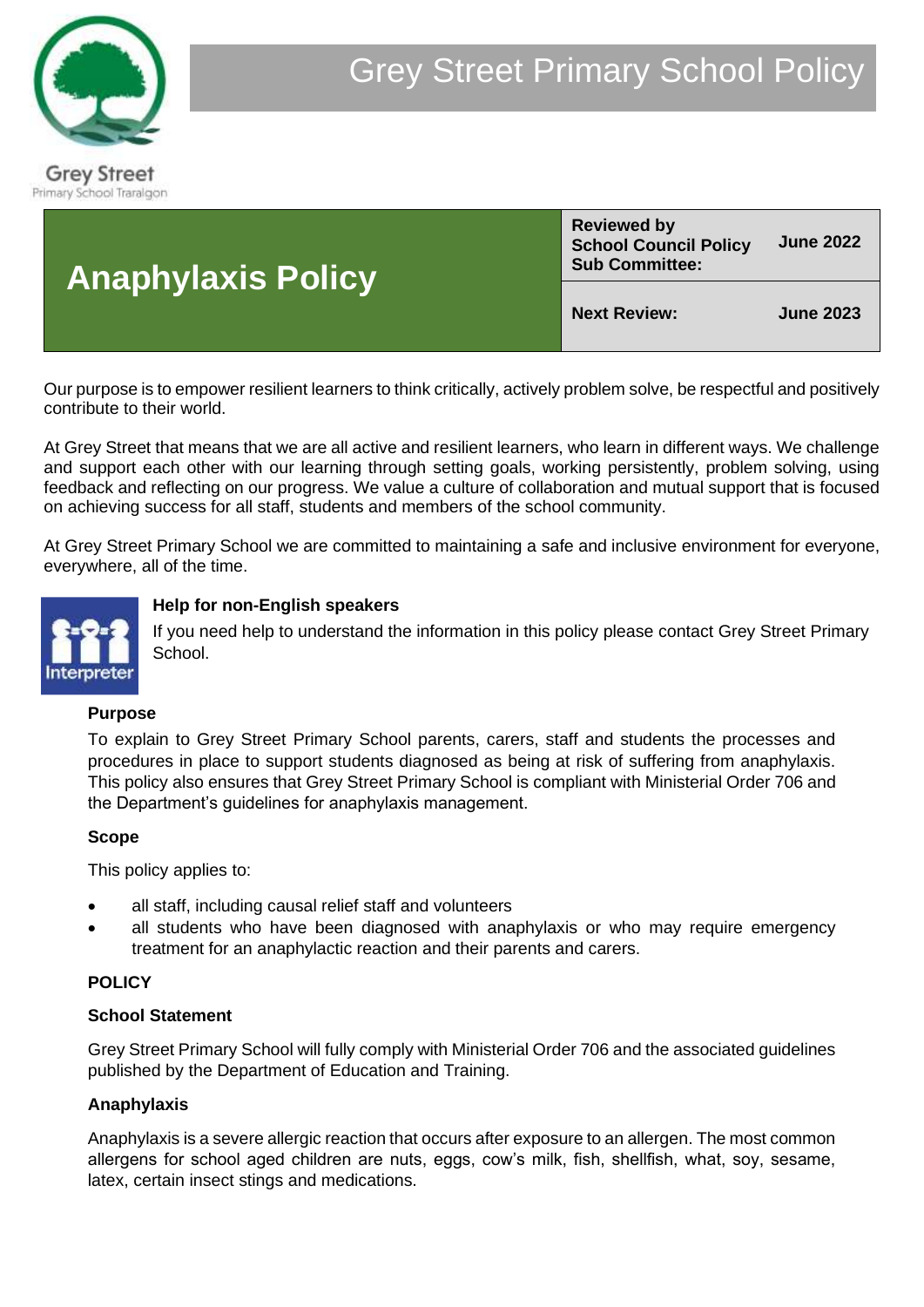

Primary School Traralgon

## *Symptoms*

Sights and symptoms of a mild to moderate allergic reactions can include:

- swelling of the lips, face and eyes
- hives or welts
- tingling in the mouth

Signs and symptoms of anaphylaxis, a severe allergic reaction, can include:

- difficult/noisy breathing
- swelling of tongue
- difficulty talking and/or hoarse voice
- wheeze or persistent cough
- persistent dizziness or collapse
- student appears pale or floppy
- abdominal pain and/or vomiting

Symptoms usually develop within ten minutes and up to two hours after exposure to an allergen, but can appear within a few minutes.

#### *Treatment*

Adrenaline given as an injection into the muscle of the outer mid-thigh is the first aid treatment for anaphylaxis.

Individuals diagnosed as being at risk of anaphylaxis are prescribed an adrenaline auto injector for use in an emergency. These adrenaline auto injectors are designed so that anyone can use them in an emergency.

## **Individual Anaphylaxis Management Plans**

All students at Grey Street Primary School who are diagnosed as being at risk of suffering from an anaphylactic reaction by a medical practitioner, must have an Individual Anaphylaxis Management Plan. When notified of an anaphylaxis diagnosis, the principal of Grey Street Primary School is responsible for developing a plan in consultation with the student's parents/carers.

Where necessary, an Individual Anaphylaxis Management Plan will be in place as soon as practicable after a student enrols at Grey Street Primary School and where possible, before the student's first day.

Parents and carers must:

- obtain an ASCIA Action Plan for Anaphylaxis from the student's medical practitioner and provide a copy to the school as soon as practicable.
- immediately inform the school in writing if there is a relevant change in the student's medical condition and obtain an updated ASCIA Action Plan for Anaphylaxis.
- provide an up to date photo of the student for the ASCIA Action Plan for Anaphylaxis when that Plan is provided to the school and each time it is reviewed.
- provide the school with a current adrenaline auto injector for the student that is not expired.
- participate in annual reviews of the student's plan.

Each student's Individual Anaphylaxis Management Plan must include: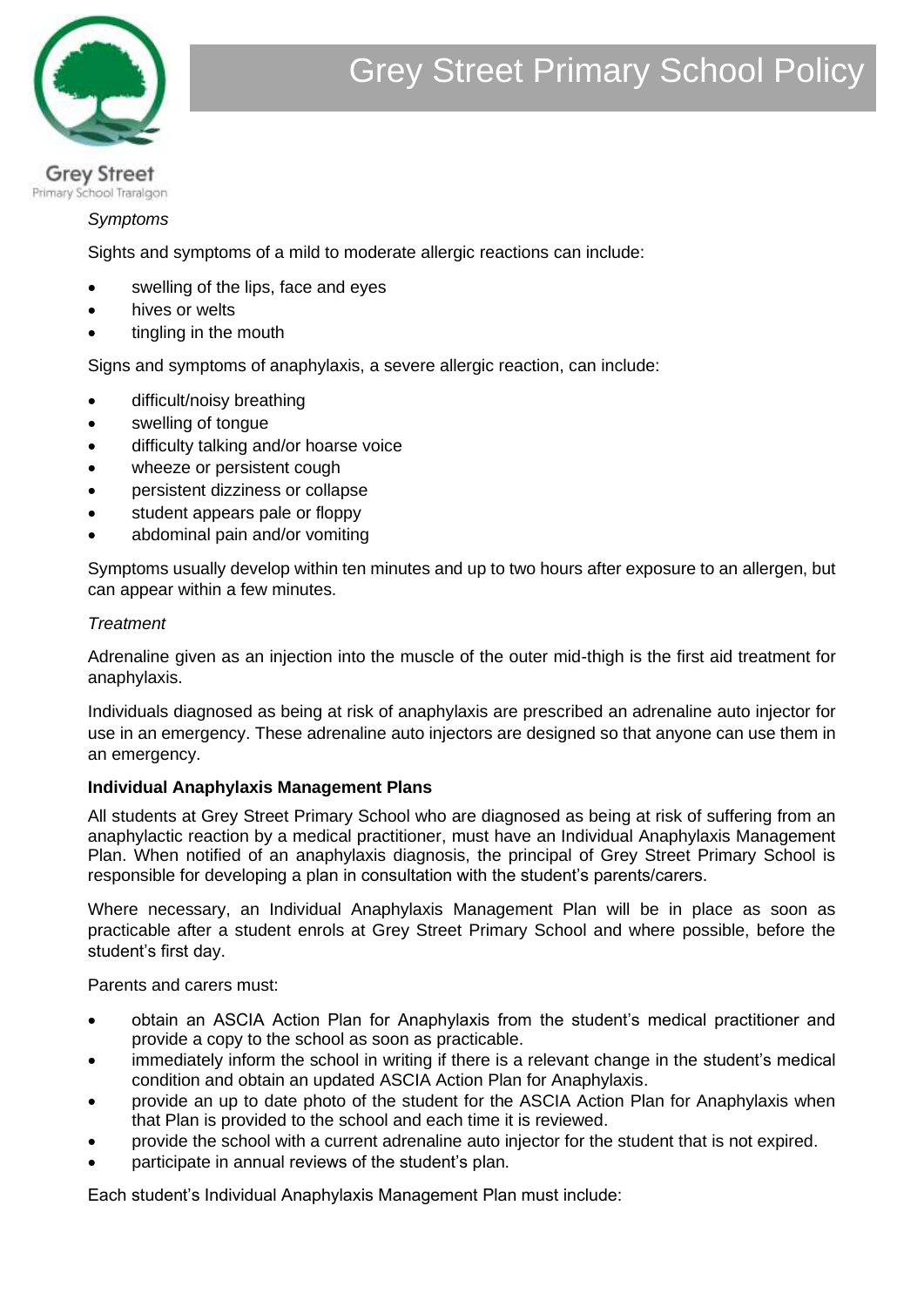

# **Grey Street**

- information about the student's medical condition that relates to allergy and the potential for anaphylactic reaction, including the type of allergies the student has.
- information about the signs or symptoms the student might exhibit in the event of an allergic reaction based on a written diagnosis from a medical practitioner.
- strategies to minimise the risk of exposure to known allergens while the student is under the care or supervision of school staff, including in the school yard, at camps and excursions, or at special events conducted, organised or attended by the school.
- the name of the person(s) responsible for implementing the risk minimisation strategies which have been identified in the plan.
- information about where the student's medication will be stored.
- the student's emergency contact details.
- an up-to-date ASCIA Action Plan for Anaphylaxis completed by the student's medical practitioner.

## *Review and updates to Individual Anaphylaxis Plans*

A student's Individual Anaphylaxis Plan will be reviewed and updated on an annual basis in consultation with the student's parents/carers. The plan will also be reviewed and, where necessary, updated in the following circumstances:

- as soon as practicable after the student has an anaphylactic reaction at school.
- if the student's medical condition, insofar as it relates to allergy and the potential for anaphylactic reaction, changes
- when the student is participating in an off-site activity, including camps and excursions, or at special events including fetes and concerts.

Our school may also consider updating a student's Individual Anaphylaxis Management Plan if there is an identified and significant increase in the student's potential risk of exposure to allergens at school.

## **Location of plans and adrenaline auto injectors**

Depending on the age of the students in your school community who are at risk of anaphylaxis, the severity of their allergies and the content of their plan, some students may keep their adrenaline auto injector on their person, rather than in a designated location. It may also be appropriate to keep copies of the plans in various locations around the school so that the plan is easily accessible by school staff in the event of an incident. Appropriate locations may include the student's classroom, sick bay, the school office or in the materials provided to staff on yard duty.

A copy of each student's Individual Anaphylaxis Management Plan will be stored with their ASCIA Action Plan for Anaphylaxis in their classroom, together with the student's adrenaline auto injector. Adrenaline auto injectors must be labelled with the student's name.

## **Adrenaline auto injectors for general use**

Grey Street Primary School will maintain a supply of adrenaline auto injector(s) for general use, as a back-up to those provided by parents and carers for specific students, and also for students who may suffer from a first time reaction at school.

Adrenaline auto injectors for general use will be stored in the First Aid room and labelled "general use".

The principal is responsible for arranging the purchase of adrenaline auto-injectors for general use, and will consider:

Primary School Traralgon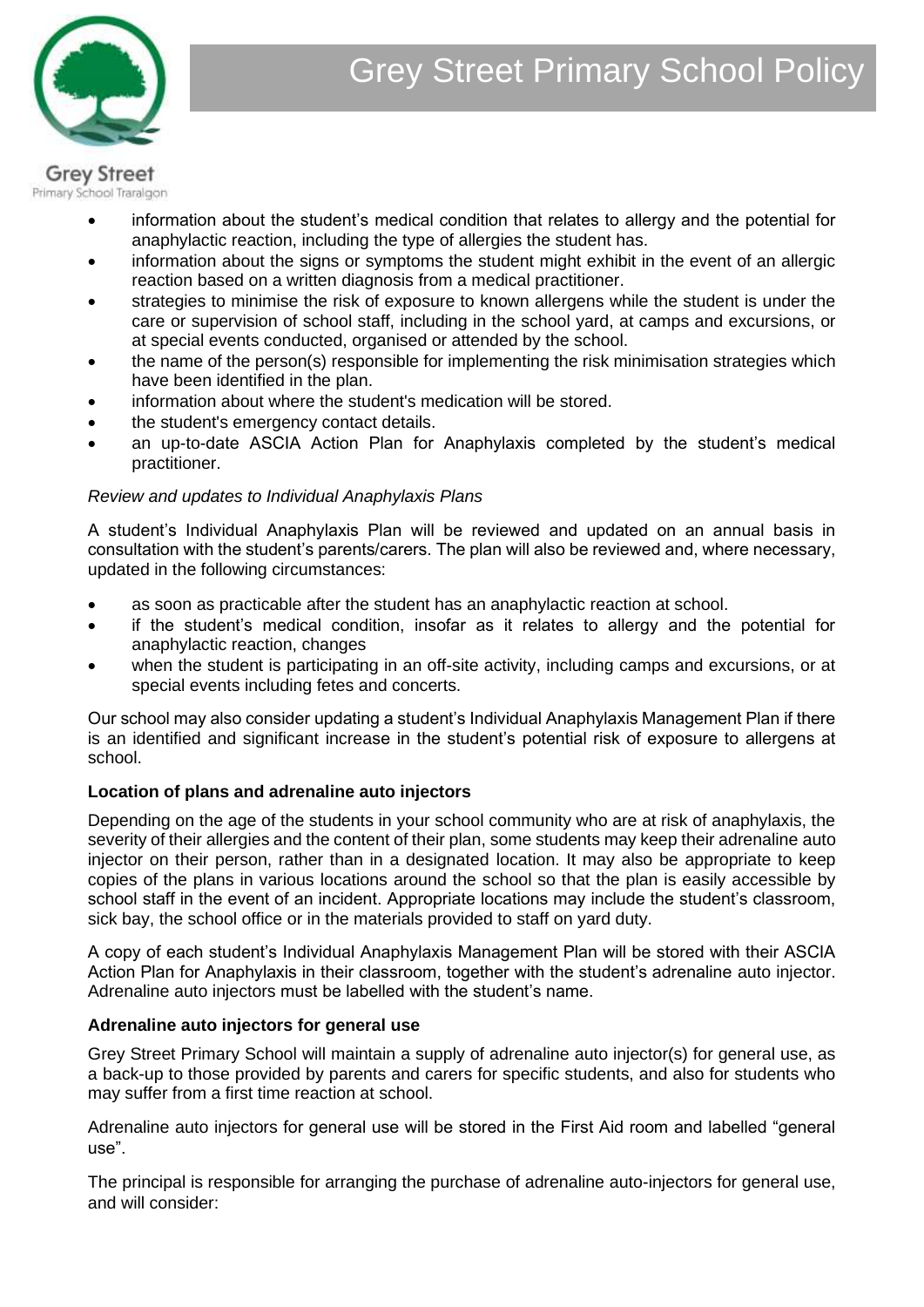

#### **Grey Street** Primary School Traralgon

- the number of students enrolled at Grey Street Primary School at risk of anaphylaxis.
- the accessibility of adrenaline auto-injectors supplied by parents.
- the availability of a sufficient supply of auto-adrenaline injectors for general use in different locations at the school, as well as at camps, excursions and events.
- the limited life span of adrenaline auto-injectors, and the need for general use adrenaline autoinjectors to be replaced when used or prior to expiry.

## **Emergency Response**

In the event of an anaphylactic reaction, the emergency response procedures in this policy must be followed, together with the school's general first aid procedures, emergency response procedures and the student's Individual Anaphylaxis Management Plan.

A complete and up to date list of students identified as being at risk of anaphylaxis is maintained by the School Nurse and stored at in the First Aid room. For camps, excursions and special events, a designated staff member will be responsible for maintaining a list of students at risk of anaphylaxis attending the special event, together with their Individual Anaphylaxis Management Plans and adrenaline auto injectors, where appropriate.

If a student experiences an anaphylactic reaction at school or during a school activity, school staff must:

| <b>Step</b> | <b>Action</b>                                                                                                                                                                                                                                                                                                                                                                                                                                                                                                                                                                                                  |
|-------------|----------------------------------------------------------------------------------------------------------------------------------------------------------------------------------------------------------------------------------------------------------------------------------------------------------------------------------------------------------------------------------------------------------------------------------------------------------------------------------------------------------------------------------------------------------------------------------------------------------------|
| 1.          | Lay the person flat<br>Do not allow them to stand or walk<br>$\bullet$<br>If breathing is difficult, allow them to sit<br>$\bullet$<br>Be calm and reassuring<br>Do not leave them alone<br>Seek assistance from another staff member or reliable student to locate the<br>student's adrenaline auto injector or the school's general use auto injector,<br>and the student's Individual Anaphylaxis Management Plan, stored in the<br>students classroom.<br>If the student's plan is not immediately available, or they appear to be<br>$\bullet$<br>experiencing a first time reaction, follow steps 2 to 5 |
| 2.          | Administer an EpiPen or EpiPen Jr (if the student is under 20kg)<br>Remove from plastic container<br>٠<br>Form a fist around the EpiPen and pull of the blue safety release (cap)<br>$\bullet$<br>Place orange end against the student's outer mid-thigh (with or without<br>clothing)<br>Push down hard until a click is heard or felt and hold in place for 3 seconds<br>٠<br>Remove EpiPen<br>٠<br>Note the time the EpiPen is administered<br>٠<br>Retain the used EpiPen to be handed to ambulance paramedics along with<br>the time of administration                                                    |
| 3.          | Call an ambulance (000)                                                                                                                                                                                                                                                                                                                                                                                                                                                                                                                                                                                        |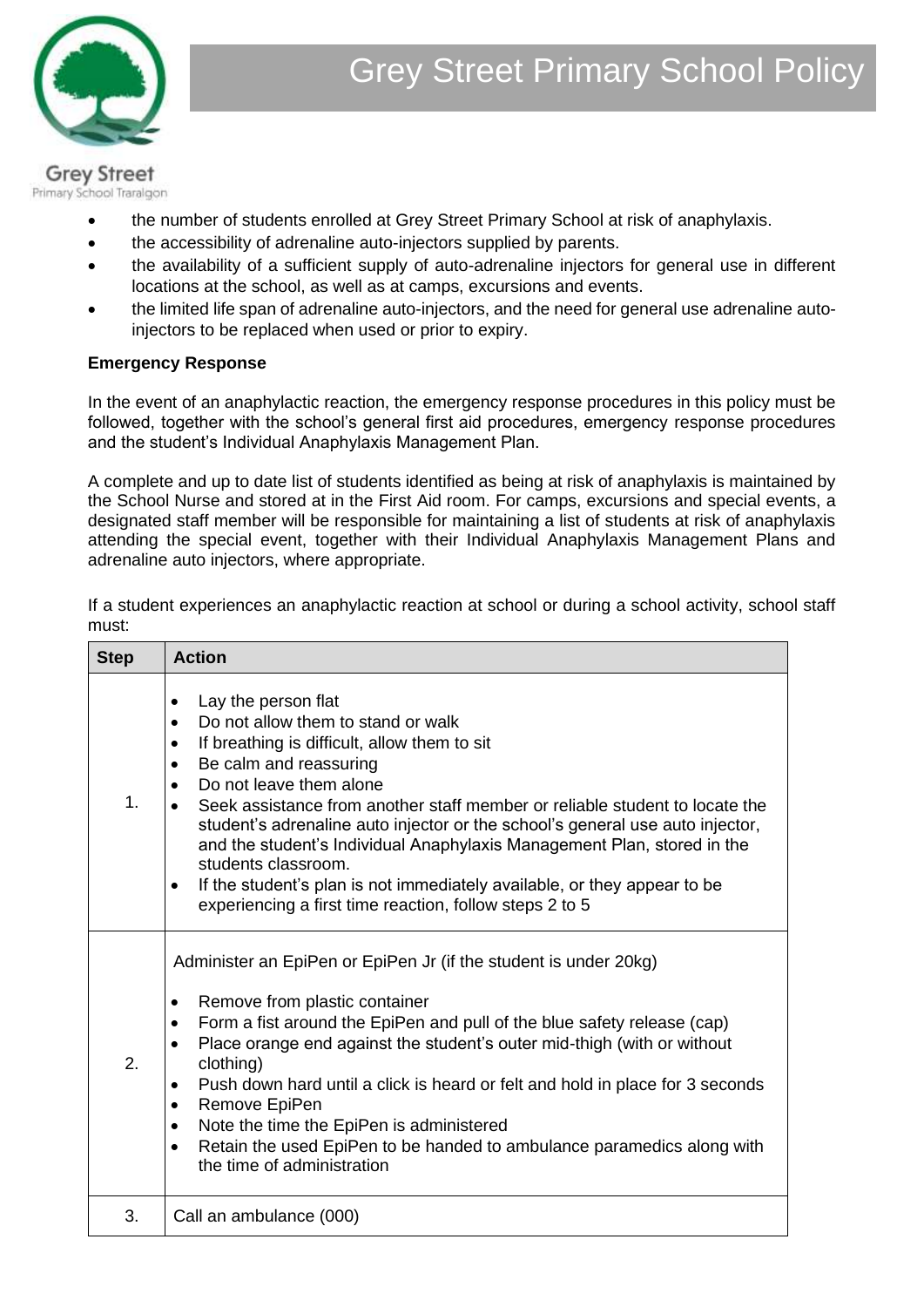

| 4. | If there is no improvement or severe symptoms progress (as described in the<br>ASCIA Action Plan for Anaphylaxis), further adrenaline doses may be<br>administered every five minutes if other adrenaline auto injectors are available. |
|----|-----------------------------------------------------------------------------------------------------------------------------------------------------------------------------------------------------------------------------------------|
| 5. | Contact the student's emergency contacts.                                                                                                                                                                                               |

If a student appears to be having a severe allergic reaction, but has not been previously diagnosed with an allergy or being at risk of anaphylaxis, school staff should follow steps 2 – 5 as above.

Schools can use either the EpiPen® **and Anapen® on any student** suspected to be experiencing an anaphylactic reaction, regardless of the device prescribed in their ASCIA Action Plan.

Where possible, schools should consider using the correct dose of adrenaline autoinjector depending on the weight of the student. However, in an emergency if there is no other option available, any device should be administered to the student.

## **Communication Plan**

This policy will be available on Grey Street Primary School's website so that parents and other members of the school community can easily access information about Grey Street Primary School's anaphylaxis management procedures. The parents and carers of students who are enrolled at Grey Street Primary School and are identified as being at risk of anaphylaxis will also be provided with a copy of this policy.

The School Anaphylaxis Supervisor is responsible for ensuring that all relevant staff, including casual relief staff and volunteers are aware of this policy and Grey Street Primary School's procedures for anaphylaxis management. Casual relief staff and volunteers who are responsible for the care and/or supervision of students who are identified as being at risk of anaphylaxis will also receive a verbal briefing on this policy.

## **Staff training**

Staff at Grey Street Primary School will receive appropriate training in anaphylaxis management, consistent with the Department's *Anaphylaxis Guidelines*.

Staff who are responsible for conducting classes that students who are at risk of anaphylaxis attend, and any further staff that the principal identifies, must have completed:

- an approved face-to-face anaphylaxis management training course in the last three years, or
- an approved online anaphylaxis management training course in the last two years.

Grey Street Primary School uses the following training course - ASCIA eTraining course.

Staff are also required to attend a briefing on anaphylaxis management and this policy at least twice per year, facilitated by a staff member who has successfully completed an anaphylaxis management course within the last 2 years including School Anaphylaxis Supervisor. Each briefing will address:

- this policy.
- the causes, symptoms and treatment of anaphylaxis.